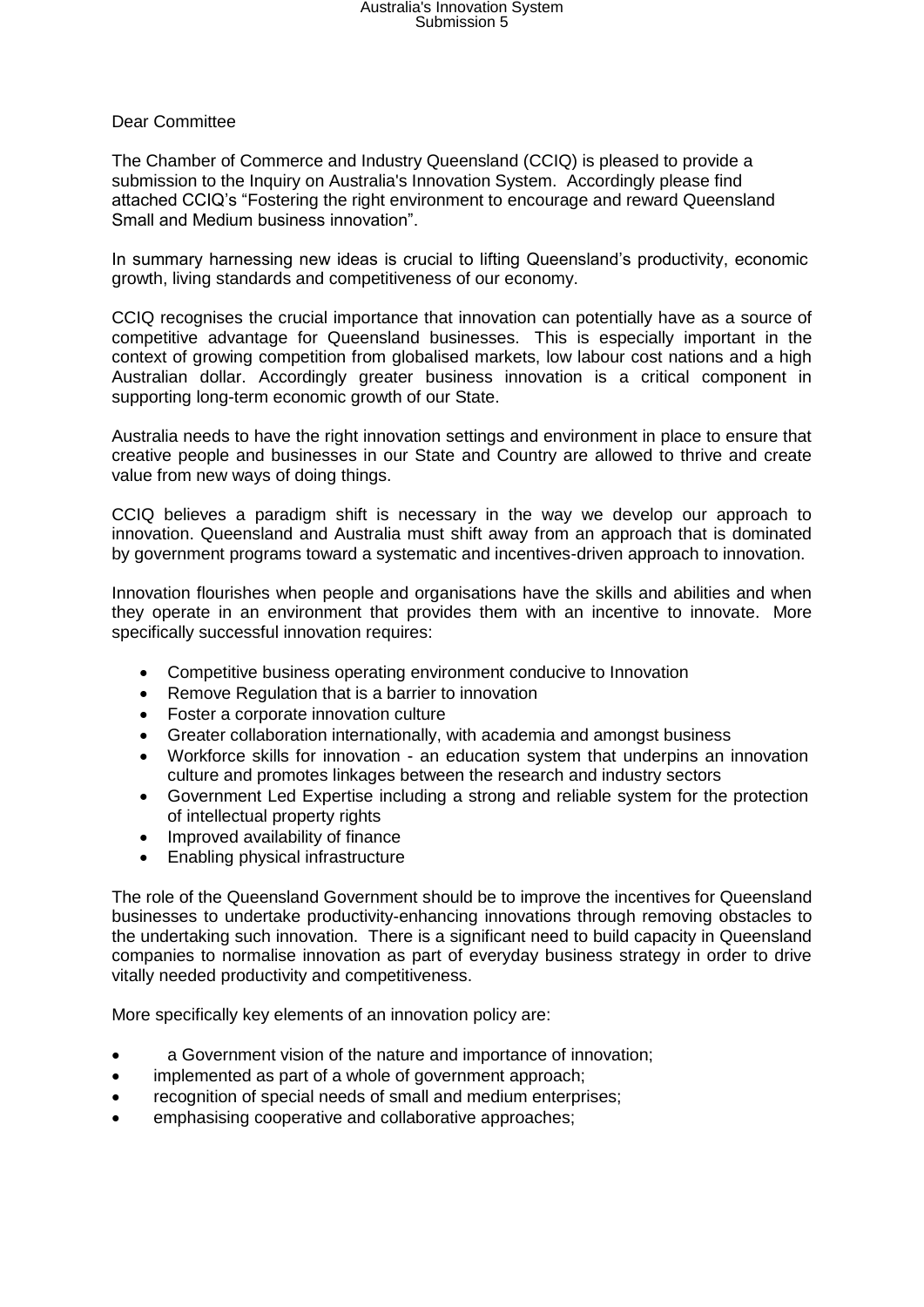## Australia's Innovation System Submission 5

A systematic and coordinated innovation policy which identifies and advances the appropriate roles of the private and public sectors would represent a major contribution to Queensland's economic future.

Yours sincerely

## **Nick Behrens General Manager - Advocacy**

Chamber of Commerce & Industry Queensland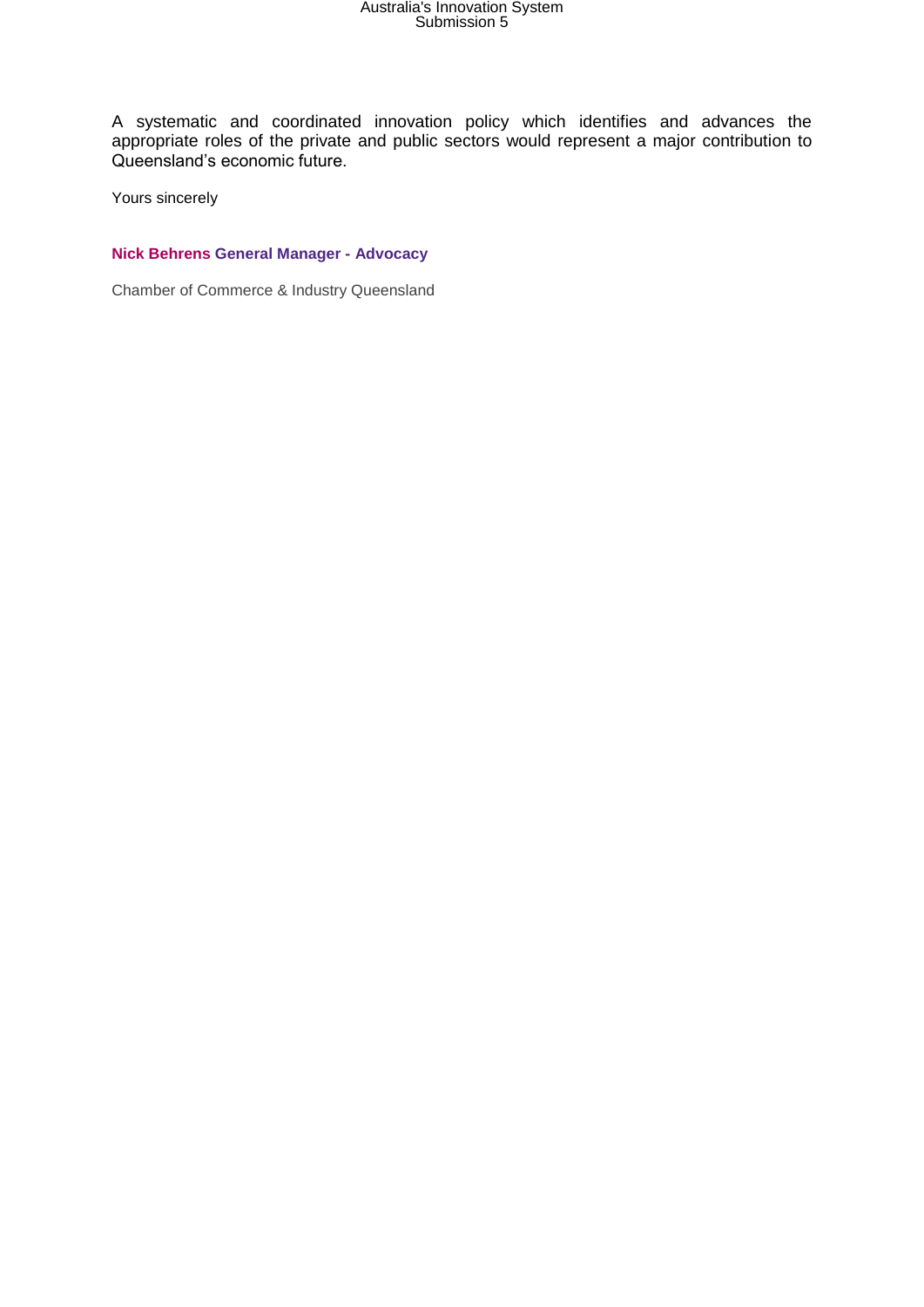Fostering the right environment to encourage and reward Queensland Small and Medium business innovation

 $\sum$  $\left\langle \right\rangle$  $\sum$  $\sum$  $\gg$  $\setminus$  $\left|\ \right\rangle$ 

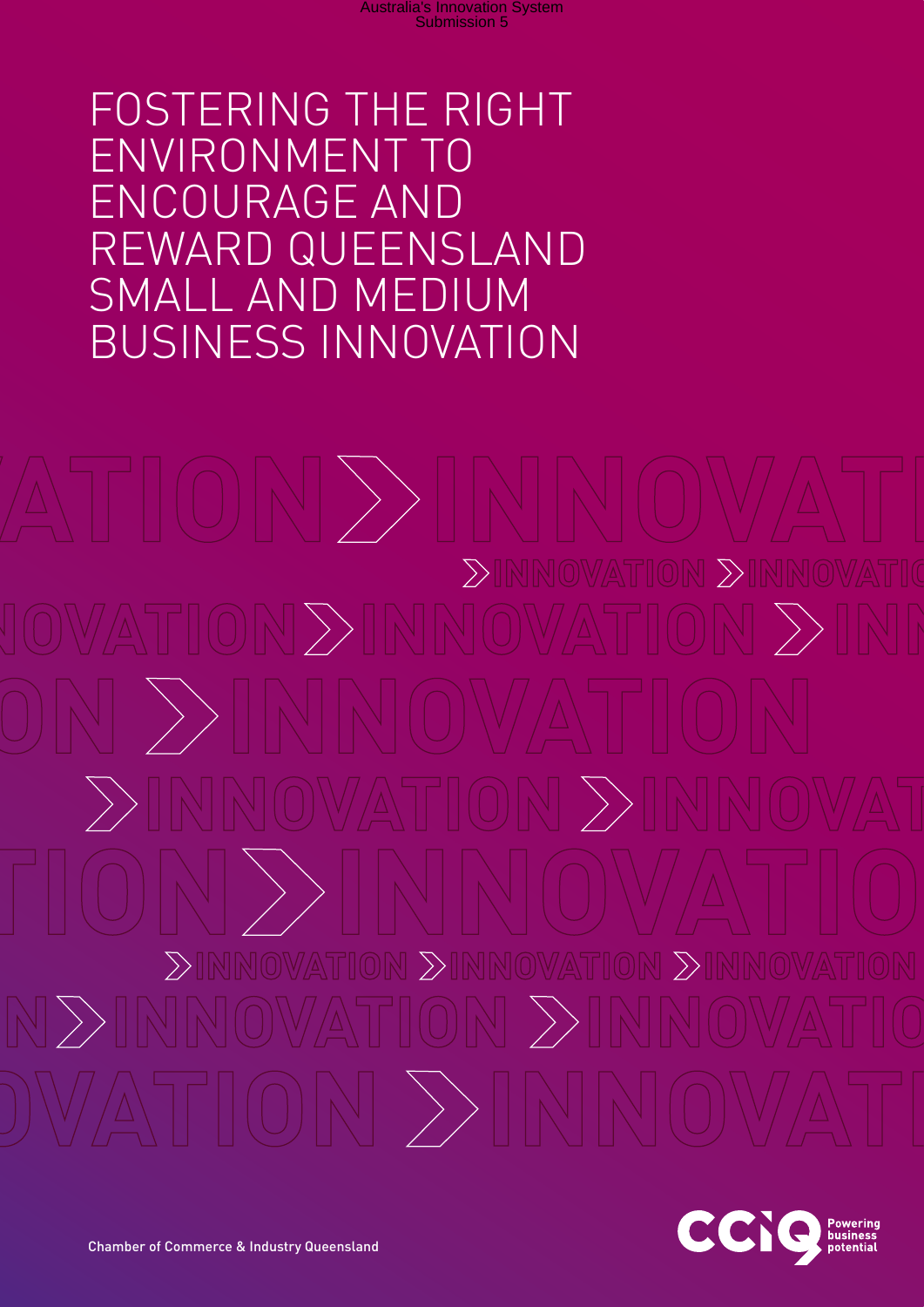Innovation can be defined as renewing, changing or creating more effective processes, products or ways of doing things. For businesses, this includes applying new ideas to products, processes, services, organisation management or marketing. Innovation can be seen in a variety of forms, from a major breakthrough such as creating and bringing a new product or service to the market, or a series of smaller innovations such as finding better or more efficient ways of working and becoming more profitable. Invention of products and processes on its own is not innovation; it only becomes innovation when it yields market value.

Subsequently, innovation is a much broader notion than R&D and is influenced by a wide range of factors, including economic conditions and government policy settings and regulation. The OECD has estimated that innovation accounts for 50 per cent of long term economic growth in advanced industrial countries. It is clear that innovation is the foundation for economic and community prosperity in Queensland.

The Chamber of Commerce and Industry Queensland (CCIQ) recognises the crucial importance that innovation can potentially have as a source of competitive advantage for Queensland small and medium businesses. Innovation is essential to lifting Queensland's productivity, long term economic growth, living standards and the competitiveness of our economy.

Accordingly, Queensland needs to have the right innovation settings and environment in place to ensure that small businesses in our State are allowed to thrive and create value from new ways of doing things. This is especially important in the context of growing competition from globalised markets, low labour cost nations and a high Australian dollar.

Whilst innovation is a widely used term, it is not widely understood, particularly by small businesses. In order to further explore innovation in Queensland small and medium businesses, CCIQ undertook a survey in October 2013 to determine who is innovating, what drives innovation and the barriers that are preventing greater levels of business innovation. CCIQ's Innovation report outlines the findings of this survey and provides recommendations that highlight the need for a paradigm shift in the way we foster and encourage innovation in Queensland.

"Our business is breaking traditional business models to find innovative and better methodologies" – Wholesale business, Brisbane

"It is important to listen to clients and what they want, and implement changes quickly" – Health and community services business, Gold Coast

## WHAT IS INNOVATION?

"As I have recently commenced my company, I am trying to implement streamlined and innovative practices at the start so that I develop into a world class company" – Property/business services (including ICT) business, Central Queensland

"We have changed our thinking to meet individual client needs" – Property/business services (including ICT) business, Central Coast Australia's Innovation System<br>Submission 5

# CCIQ stands for policies that foster and reward innovation

During 2013, the Queensland Government has been undertaking a broad consultation process to develop The Queensland Plan; a shared vision for Queensland for the next 30 years. Following consultation with around 78,000 Queenslanders, several broad themes and priorities have arisen. One of these broad themes is the importance of innovation to ensuring a resilient future for our state.

Queenslanders believe it is important for the future of Queensland to embrace innovation and knowledge, invest in R&D, proactively source and implement world's best practices across industry and government and take a lead role in developing sustainable energy and business practices. Establishing Queensland as a futuristic State open to innovation and growth will attract and retain the brightest minds and ideas, and ensure businesses survive and remain competitive in a global market. It will also be important to attract and support leading edge entrepreneurs and innovative businesses to inject new ideas and provide opportunities for Queenslanders. Improving infrastructure to allow for inventive research, as well as enhancing facilities

and the standard of living was also seen as essential to fostering bright ideas and innovation.

Due to the importance placed on innovation, it is not surprising that four of the top ten priorities areas emerging from The Queensland Plan consultation process relate to innovation:

- Queensland being recognised as internationally competitive with an increase in exports/business;
- Regions being attractive to study, work and live for bright minds and trained professionals;
- Investment and research into innovation in Queensland's
- 

areas of strength; • Centres of excellence attracting human capital and driving innovation. This process has further highlighted the importance of focusing on driving and rewarding innovation in Queensland businesses.

## The Queensland Plan focuses on innovation

"We are constantly updating our equipment in line with customer needs" – Manufacturing business, South West Queensland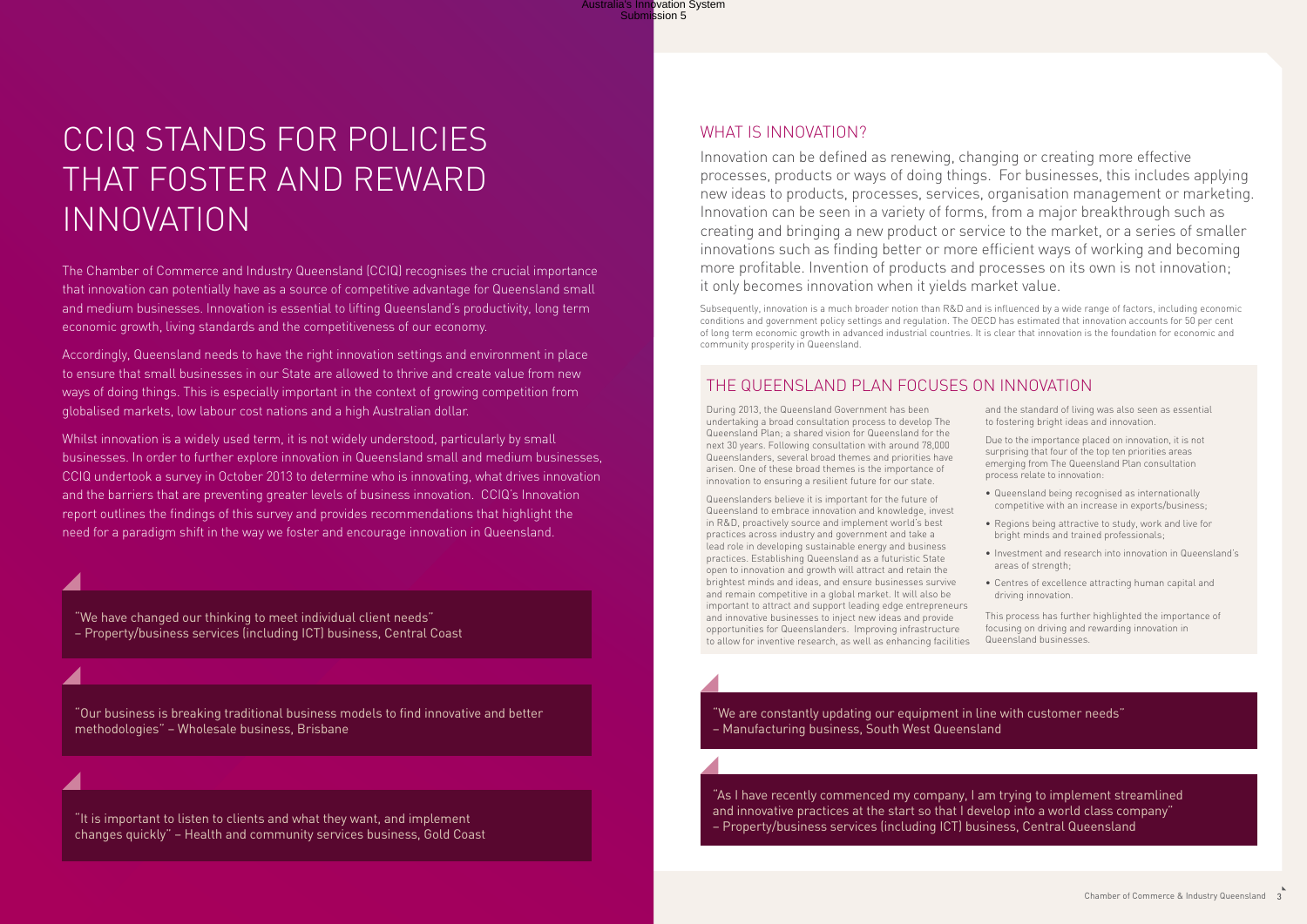#### **Including this current 2013-14 financial year) ested in any of the following?**

## Innovation in Queensland businesses

Alarmingly, 70 per cent of Queensland businesses do not necessarily see themselves as being innovative, questionably believing that it is something for larger or corporate businesses or that it will not contribute to their competitiveness or viability. Furthermore, 42.5 per cent of businesses believed that innovation is less important than other business issues such as taxation, infrastructure and red tape.



Source: CCIQ Innovation Survey, October 2013

Yet the evidence indicates that despite businesses not believing themselves to be innovative in many areas, they are actually engaging in innovative activities. This further clarifies CCIQ's view that many businesses do not understand what innovation entails and how it can improve their competitiveness and ultimately their bottom line.

CCIQ has identified three tiers of business innovation in Queensland, reflecting differing levels of risk and investment required by participating businesses:

- Tier 3: Lower level of investment with a high likelihood of successful outcomes;
- Tier 2: Moderate level of investment and resource allocation, and a moderate level of risk associated with achieving positive business outcomes; and
- Tier 1: Higher level of investment and resource allocation, and a higher level of risk associated with achieving positive business outcomes.

The vast majority of business respondents (more than 75 per cent) participated in tier 3 or lower level innovation activities, including implementing organisational change or productivity improvements, providing staff training on new products/services or productivity, tailoring their products or services, and changing the way they produce products or provide services to meet changing customer and market needs.

Although fewer businesses participated in tier 2 activities, the majority (more than 50 per cent) still indicated that they had invested in these activities at some point over the past three financial years. Activities under tier 2 included:

- Introducing new or significantly improved products or services;
- Implementing new or significantly improved business and production processes, marketing and/or customer relations approaches;
- Researching new products/services and/or product testing;
- Developing and/or purchasing new technology;
- Purchasing new plant.

Tier 1 innovation activities represented a high level of investment for businesses and a higher level of risk, with significantly fewer businesses participating in these activities. Tier 1 innovative activities included applying for R&D tax incentives and grants, and applying for or registering a patent product/technology. Unsurprisingly, significantly less Queensland small businesses engage in these tier 1 activities.

|                   | In the past 3 financial years (inc<br>have you invest                                                                      |  |
|-------------------|----------------------------------------------------------------------------------------------------------------------------|--|
| TIER <sub>3</sub> |                                                                                                                            |  |
|                   | Implemented organisational change or<br>process/productivity improvements                                                  |  |
|                   | Provide training (in-house, on-the-job or external) to your<br>staff associated with new products/services or productivity |  |
|                   | Tailored or customised products/services<br>to individual customers and markets                                            |  |
|                   | Changed the way you produce products or provide<br>services to meet changing customer/market needs                         |  |
| TIER <sub>2</sub> |                                                                                                                            |  |
|                   | Introduced new or significantly<br>improved products or services                                                           |  |
|                   | Implemented new or significantly improved<br>business and/or production processes                                          |  |
|                   | Implemented new or significantly improved<br>marketing and customer relations approaches                                   |  |
|                   | Research into new product/services and/or product testing                                                                  |  |
|                   | Developing and/or purchased new software technology (such<br>as reporting and diagnostic tools, accounting/management)     |  |
|                   | Purchase plant technology (such as<br>machinery, equipment and other capital)                                              |  |
|                   | Sourced new or significantly improved products/services<br>from suppliers, supply chain (improved business inputs)         |  |
| TIER <sub>1</sub> |                                                                                                                            |  |
| 19.1%             | Applied for any research and development tax incentives/grants                                                             |  |
| 5.3%              | Applied for or registered a patent product/technology                                                                      |  |
| 0                 |                                                                                                                            |  |
| Yes               |                                                                                                                            |  |
|                   |                                                                                                                            |  |
|                   |                                                                                                                            |  |



Source: CCIQ Innovation Survey, October 2013

\*It is important to point out that the above graph does not indicate the extent of commercial success from each of these categories of innovation.

"We are introducing a paperless field reporting process that will effectively enhance customer experience and efficiencies" – Manufacturing business, Brisbane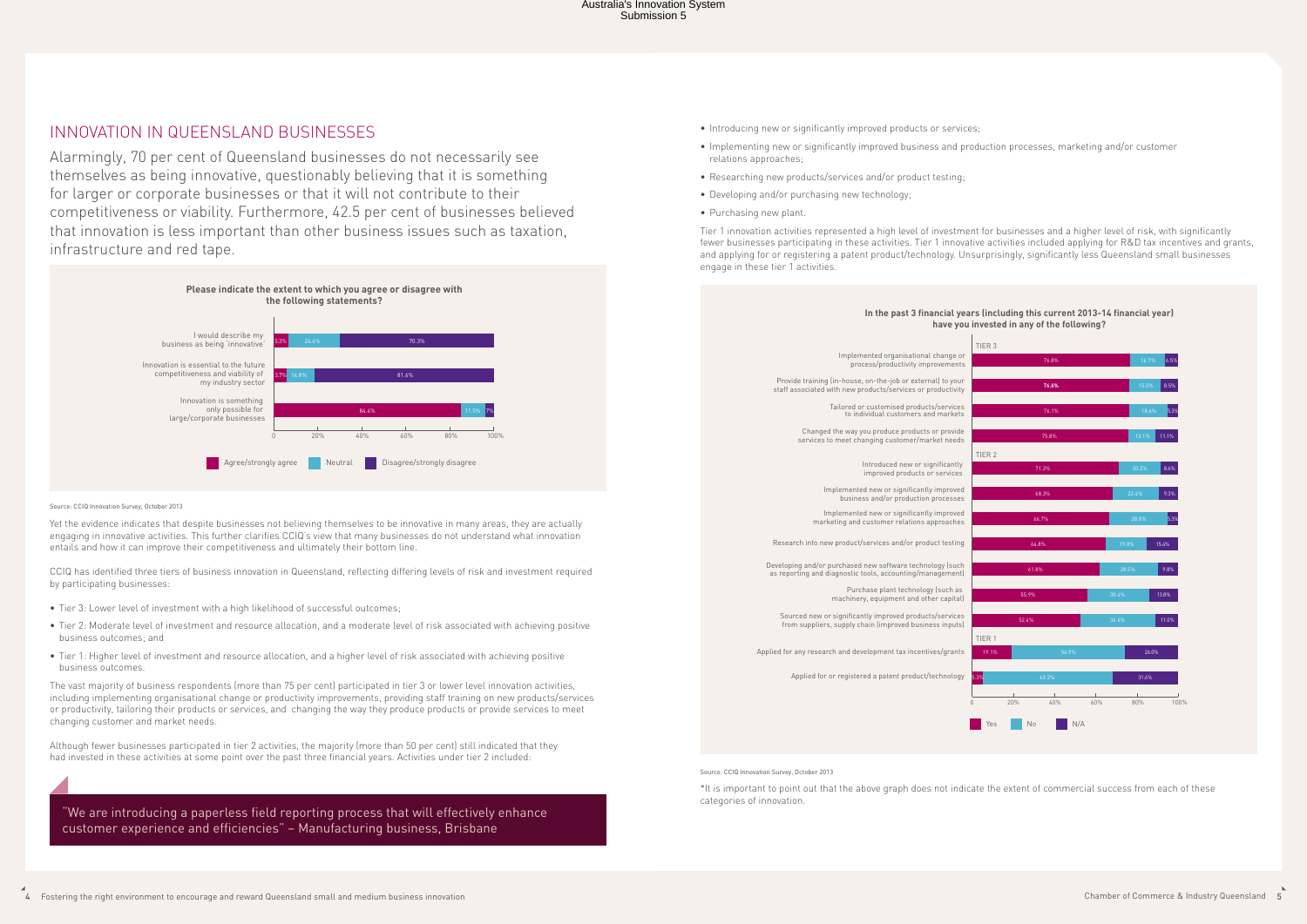"Developing our own end to end software solution for our clients has given us more control over pricing and solutions. If we had the opportunity, we would explore international online selling of accommodation for our clients"

– Accommodation, cafes and restaurants business, Gold Coast

Queensland businesses identified their most successful business improvement and innovative activities over the past five years which included restructuring and modifying their business models, business strategies and current management practices, as well as implementing new approaches to improve staff productivity (such as developing KPIs, staff training and improved WHS practices). A focus on customer and market needs including introducing new products and services, targeting new markets, tailoring or diversifying products and services, and undertaking new marketing and customer service approaches were also hailed as successful by many businesses. Additional successful innovative practices adopted by businesses included:

- Purchasing new equipment and/or making equipment more efficient and cost effective;
- Improving financial management;
- Outsourcing business functions to allow increased business focus on customers/clients;
- Adopting an increased online presence and/or selling platform, and participating in social media;
- Adopting and/or developing new technology;
- Increasing focus on R&D for new and existing products;
- Implementing a green/clean focus.

Businesses identified their main sources of innovative ideas, new products/technologies and business improvement opportunities as the internet and journals, industry associations, seminars and conferences, other Australian businesses, and clients and/or suppliers which greatly reinforces the importance of collaboration.



#### Source: CCIQ Innovation Survey, October 2013

The majority of businesses (62.2%) self-funded their innovative activities. However other sources of funding include taxation credits and/or offsets, government or industry grants and subsides, financial institutions and cost sharing.







Source: CCIQ Innovation Survey, October 2013

## Barriers to innovation

There are concerns that innovation in Queensland small and medium businesses is currently being inhibited through a number of challenges. The biggest barriers to innovation identified by businesses is the lack of cash reserves and other financial pressures (58 per cent), a lack of time and staff resources to identify innovative ideas (41 per cent), skill shortages and/or staff capacity to innovate (28 per cent) and the external business environment such as the economy, global market conditions and competition (28 per cent). Other identified barriers include lack of infrastructure (eg NBN); poor cost vs benefit equation; and insufficient government incentives. Overwhelming feedback from Queensland businesses is that whilst the difficult trading environment that is being experienced at present is a driver of innovation it is also an inhibitor.



| <b>WILLOW YOU CONSIDER TO DE THE SINGLE DIGH</b><br>and business improvement for |  |
|----------------------------------------------------------------------------------|--|
| Lack of money, low profitability<br>and other financial pressures                |  |
|                                                                                  |  |
| Lack of staff resources to seek out ideas                                        |  |

Skills shortage and/or staff capacity to innovate

External business environment (ie economy, global marketplace, competition)

Government regulation and bureaucracy not flexible or adaptive

Lack of government support or suitable grant programs

Grant programs, incentives and tax offsets too difficult to administer

Access to finance for investment Internal business, staff and management

culture not supportive of innovation

Planning, permits and approvals too difficult

Access to innovation ideas, technology and research

**Other** 

Source: CCIQ Innovation Survey, October 2013

CCIQ has accordingly sought to address these barriers through nine key recommendations.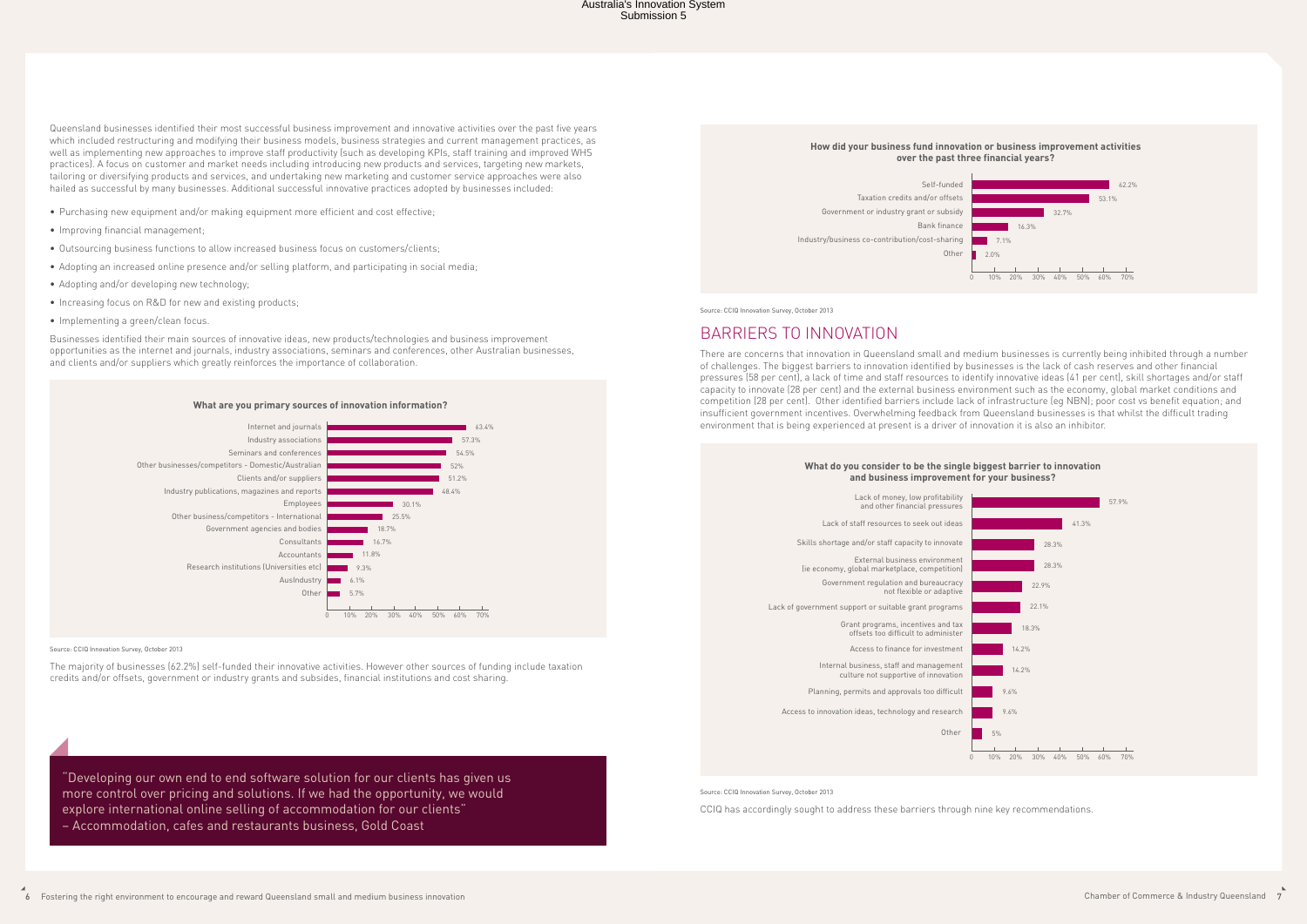## Current Government innovation programs

CCIQ believes that Australia's innovation policy is currently research focussed, with a large number of Commonwealth and State Government programs aimed at fostering innovation. Whilst some of these programs have merit, others are narrow and aimed at supporting uncompetitive industries rather than encouraging innovation.

Queensland business feedback consistently raises issues in accessing existing R&D and innovation funding programs. There is currently an absence of a central reference point tailored from a 'business to government' perspective as opposed to the embedded 'government to business' historical approach. Even if a business is able to identify potential funding, the criteria and documentation for grant/funding applications is often confusing and too burdensome for time and resource poor businesses owners from applying. Other businesses who are keen and able to apply for funding find that strict eligibility criteria excludes them from the process or that onerous reporting requirements and other costs outweigh the gains achieved through accessing funding opportunities.

Furthermore business feedback suggests that most R&D or innovation funding programs are too high level and not focused on specific business needs. That is current R&D programs focus on funding primary (embryonic) innovators, rather than the adoption and take-up of newly available technology. In addition, programs tend to favour larger businesses, with limited support provided for small businesses without the resources and staff capability to apply.

Queensland SMEs are not solely interested in research and trial based funding, seed funding or new product development funding, but instead need low level funding to install new and more efficient/productive machinery (supporting Queensland businesses to be early adopters and to compete with international businesses where the technology is being developed). CCIQ believes State Government policy should reflect this practicality.

## Queensland Government's Science and Innovation Action Plan

In October 2013, the State Government released their \$8.75 million Science and Innovation Action Plan: Turning great ideas into great opportunities. The Blueprint was developed following the Newman Government's recognition that innovation and science are crucial to building stronger foundations in our four pillar economy and for promoting economic growth and opportunity. One focus of the plan is on helping Queensland businesses to grow and create conditions where businesses can innovate and use it to their competitive advantage. Action is supported to reduce red tape, foster start-ups and commercialisation, and provide information and skills for business

## **Specific actions include:**

- Identifying and removing red tape that impedes innovation in business;
- Adopting a single state planning policy;
- Providing early stage high growth potential businesses with access to incubator services (ie facilitating connections and providing access to workspaces, commercialisation guidance and mentoring, and assistance in obtaining early stage funding);
- Providing online innovation information for businesses;
- Attracting skilled migrants.

CCIQ congratulates the State Government on the release of this Blueprint but wishes to steer it towards having a small and medium business emphasis in particular. CCIQ notes a Science and Innovation Advisory Council will be established to provide independent guidance, investment advice and review progress against priorities. CCIQ believes that Queensland's small business community must have a representative on this Council.

"Only big business has the staff, time and financial resources to support most grant programs, when small business are the ones that really need it" – Manufacturing business, Central Queensland

"The application process, much like tendering, is cumbersome and uses a tremendous amount of resources" – Health and community services business, Central Coast

"Grants are limited in focus and do not drive major breakthroughs or encourage major investment" – Property/business services (including ICT) business, Brisbane

"By regulation becoming overly prescriptive, it reduces the opportunity to innovate. Recently we had to stop recording data electronically and storing it in the same way as it was not compliant with the regulations" – Health and community services business, Brisbane

"Red tape and compliance costs prevent my industry from remaining competitive against imported products. Therefore my only market is domestic and I must produce at a cost level that allows me to remain in touch with the market" – Manufacturing business, Brisbane

"We spend so much time writing policies ourselves for workplace health and safety and other regulatory requirements that we have little time to actually be innovative within our business" – Transport and storage business, Brisbane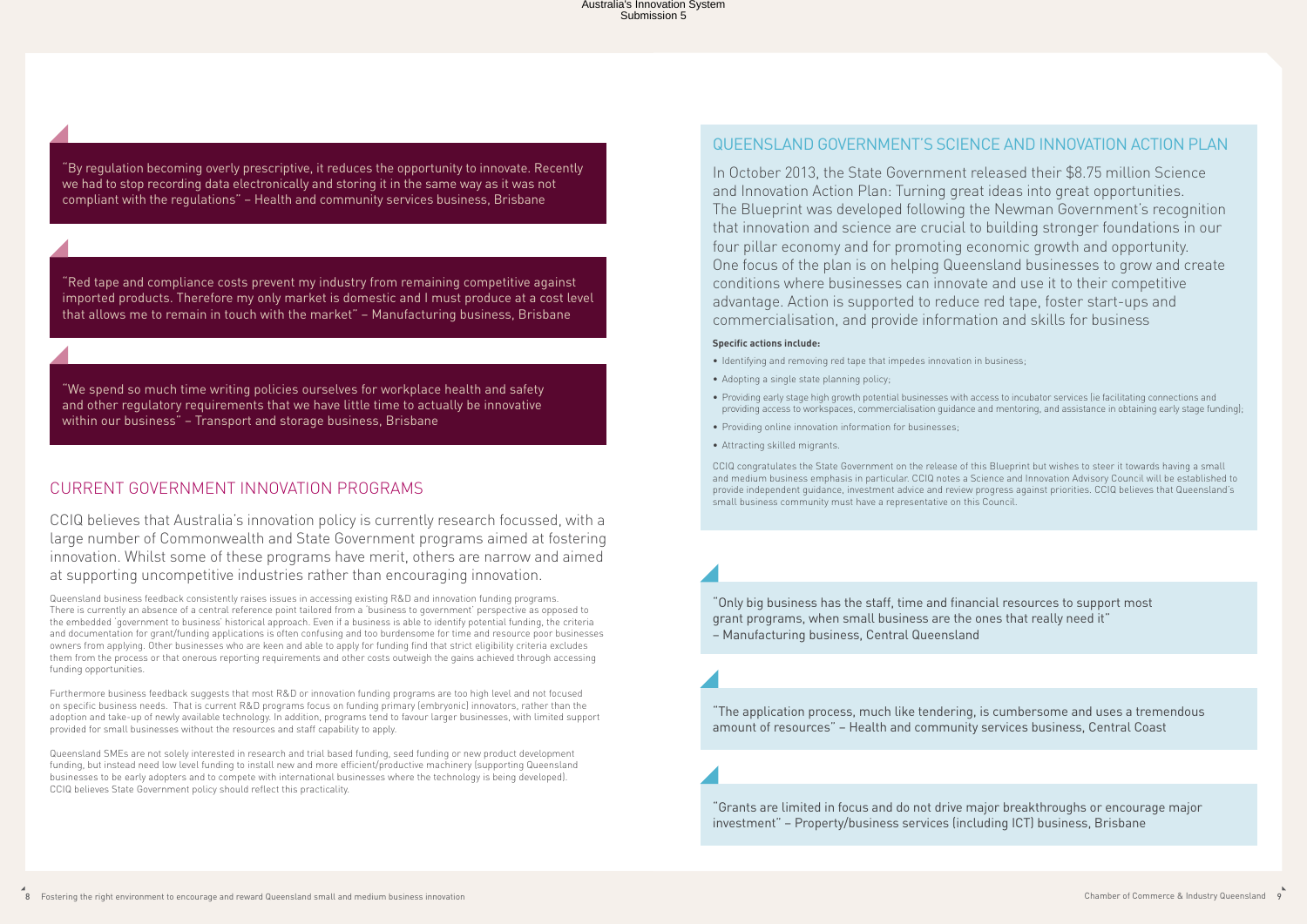# CCIQ Recommendations

Queensland needs to have the right innovation settings and environment in place to ensure that creative people and businesses in our State are allowed to thrive and create value from new ways of doing things. Innovation flourishes when people and organisations have the skills and abilities and when they operate in an environment that provides them with an incentive to innovate.

CCIQ believes a paradigm shift is necessary in the way we develop our approach to innovation. Queensland and Australia must shift away from an approach that is dominated by government programs towards a systematic and incentivesdriven approach to innovation. While it is clear that a public innovation policy can assist firms, governments can ultimately act only in an indirect way, as it is firms not governments that deliver innovative products, processes and services. But governments can do things to help provide the right conditions, facilitating change at the broadest level.

CCIQ views innovation encompassing a wide range of activities that drive change and add value. Innovation should capture work directed at developing new products, new processes and new business models. Queensland and Australia need not necessarily aim to be the primary innovators especially when we are competing with much larger and technically advanced nations, but we should be early adopters of innovation and technology in order to be leaders in emerging markets. The ability of Australian organisations to access the benefits of innovations from overseas is an important aspect of encouraging innovation. This in itself must not be impeded by Government.

CCIQ Queensland business innovation priorities: Fostering the right environment to encourage and reward Queensland small and medium business innovation:

1. Create a business operating environment conducive to innovation

2. Foster a small and medium business innovation culture

3. Remove regulation that is a barrier to innovation

4. Deliver sufficient and appropriately targeted government programs

5. Greater collaboration domestically and internationally, with academia and amongst the business community

6. Improve workforce capability with innovation skills

7. Improve availability of finance

8. Enabling physical infrastructure

9. Government that leads by example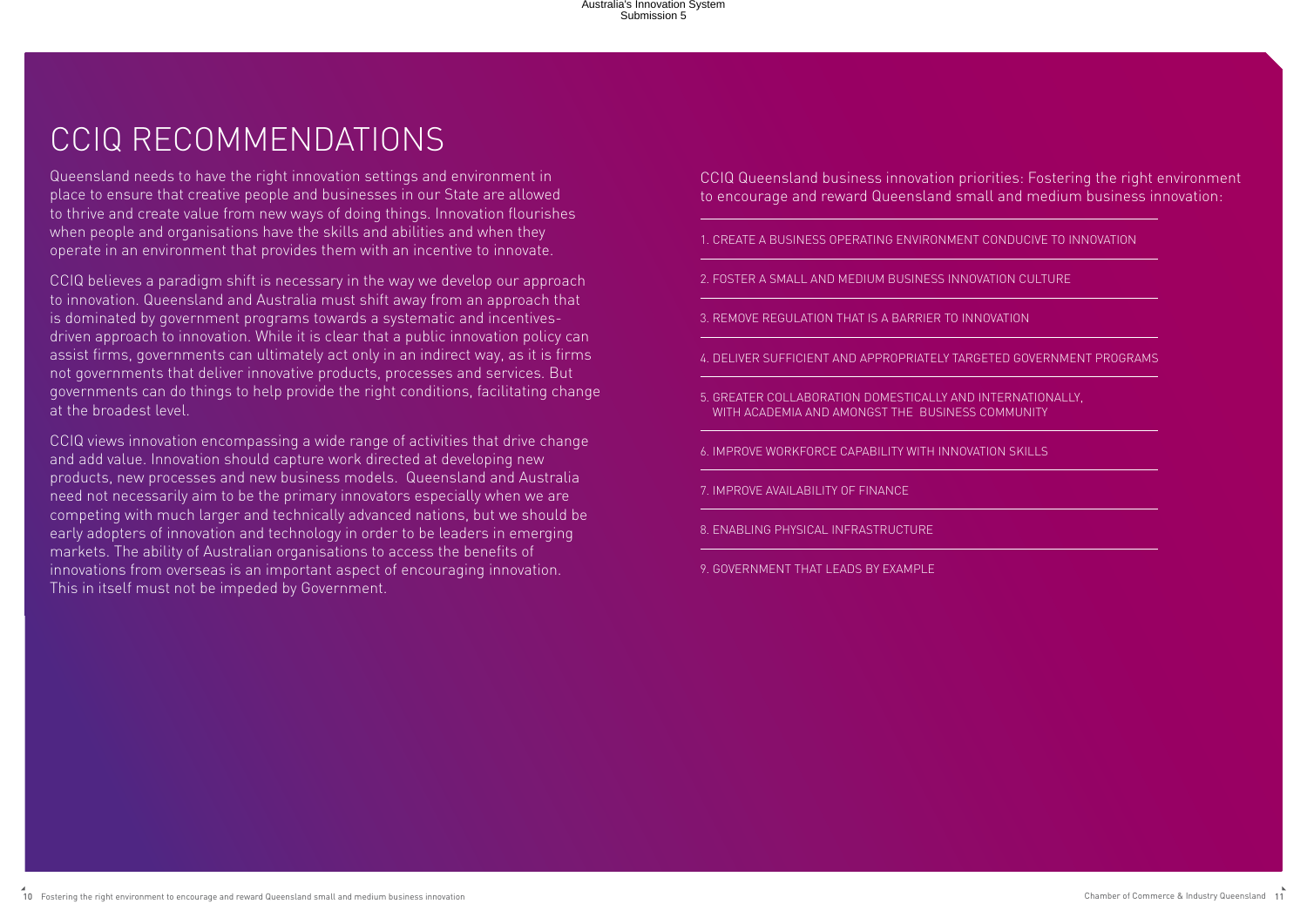## **Recommendation 1:**

## Create a business operating environment conducive to innovation

**Most Queensland businesses take the view that Government should not be directly involved in innovation and should instead be focusing on other influencers that enhance the business operating environment that in turn enable business to innovate. Of all of the components of a potential innovation system, the business environment is the most important one as it has the most wide-ranging and its impact on individuals and businesses incentives to innovate.**

Queensland needs to create a business environment that enables businesses to compete, that enables businesses to have the profits to innovate, and allows them to be agile in the face of a changing markets and responsive to changes in consumer demand. This includes creating and maintaining a stable economy that fosters business confidence and attracts investment; an economy which incorporates a competitive tax system and flexible workplace relations and other business regulations. Moving forward, governments needs to be the enabler of efficient private markets (rather than the service provider), with increased focus on removing the impediments to innovation and competition.

The handling of intellectual property rights is also an important factor in individuals' and organisations' incentives and willingness to engage in research and development. The system must strike a balance between allowing individuals and organisations to benefit from their innovation and encouraging knowledge diffusion and access to this innovation on the other.

## **Recommendation 2:** Foster a small and medium business innovation culture

**Changing business culture and attitudes is primarily the responsibility of business. However Governments can help by promoting and educating business on the importance of innovation. It is alarming that 85% of Queensland businesses think innovation is only something possible for large and corporate businesses. Equally alarming is the less than 4 per cent of businesses who consider innovation is essential to their future competitiveness and viability of their business. These perceptions must be corrected.** 

The ability and willingness of individuals to innovate is heavily influenced by organisational and societal culture. While it varies across businesses, Australia's performance in establishing a culture of innovation needs improvement. Where innovation currently sits on the periphery of much businesses thinking and reporting, innovation needs to be systematically placed at the centre of business strategies and models. We must put in place organisational structures and workplaces that are agile and adaptable and where there is a culture of innovation. This must include encouraging businesses to develop their innovation capabilities both internally and in collaborative networks and clusters and improving the dissemination of knowledge and technology through case studies and other informative/useful mediums.

## **Recommendation 3:** Remove regulation that is a barrier to innovation

**Queensland's regulatory system must not inhibit the agility of businesses to respond to change or our ability to innovate. Indirectly regulation creates a disincentive for businesses to grow and expand through innovation caused by reluctance to reach thresholds for tax and regulatory schemes. Furthermore the cost of regulatory compliance (including staff time and resources) reduces the available internal finances and time for significant technological and innovative investments. Successful red tape reduction strategies have the potential to enhance the innovation culture within Queensland businesses.** 

## **Recommendation 4:**

## Deliver sufficient and appropriately targeted government programs

#### **The Queensland and Australian Governments should investigate new options to encourage innovation and undertake a review of programs aimed at encouraging research and development, with the view to abolish those which no longer align with the needs of industry or fail to deliver a long-term benefit to the economy.**

Given the substantial benefits to society from innovation and research and development, there is a role for Government to support spending on research and development where there is a significant public good to be gained by the innovation. However, it is important that any Government programs to support research and development are focused on areas which will deliver the greatest benefit to the Australian and Queensland economies, rather than to support industries that are not commercially viable. These programs should:

- have a long term focus, aimed at addressing the challenges facing the nation;
- be aligned with the future direction and requirements of industry;
- be transparent with a clear set of key performance indicators (KPIs) that are regularly reviewed and reported on; and
- be administratively efficient so that the cost of administering or complying with the program does not exceed the benefits that it generates.

There is a need to review the current programs to ensure they are delivering outcomes, as well as investigating new options for encouraging innovation, based upon international best practice. As a starting point, the State and Federal Governments should review the plethora of programs aimed at fostering innovation against the criteria outlined above, with a view to abolishing those which no longer align with the needs of industry or deliver a long-term benefit to the economy. Focus is also required on increasing awareness and small business access to grants.

Organisations such as the CSIRO, universities, and research organisations are also critical components of our knowledge infrastructure. They contribute to generating, storing and distributing information and learning so that the knowledge can be put to practical application. The Queensland Government must encourage the Australian Government to provide our research and university sector with access to sufficient funding.

However our investment in research needs to align with the needs of industry. Engagement and collaboration between our research and university sector and industry need to become far more widespread. This means ensuring that the exchange of ideas and employees between the two is encouraged, and that barriers to this occurring are removed.

"Innovation does not necessarily come from Government initiatives. Innovation comes about by being aware of what your business does, and how it does it and how to refine that process. This sort of innovation leads to better profitability" – Manufacturing business, Brisbane

"Queensland Government needs to take a lead with ICT innovation (they are backward in comparison to other jurisdictions). The Queensland Government should be a leader in ICT" – Property/business services (including ICT) business, Brisbane

CCIQ recommends implementing the following recommendations to foster the right environment to encourage and reward Queensland business innovation: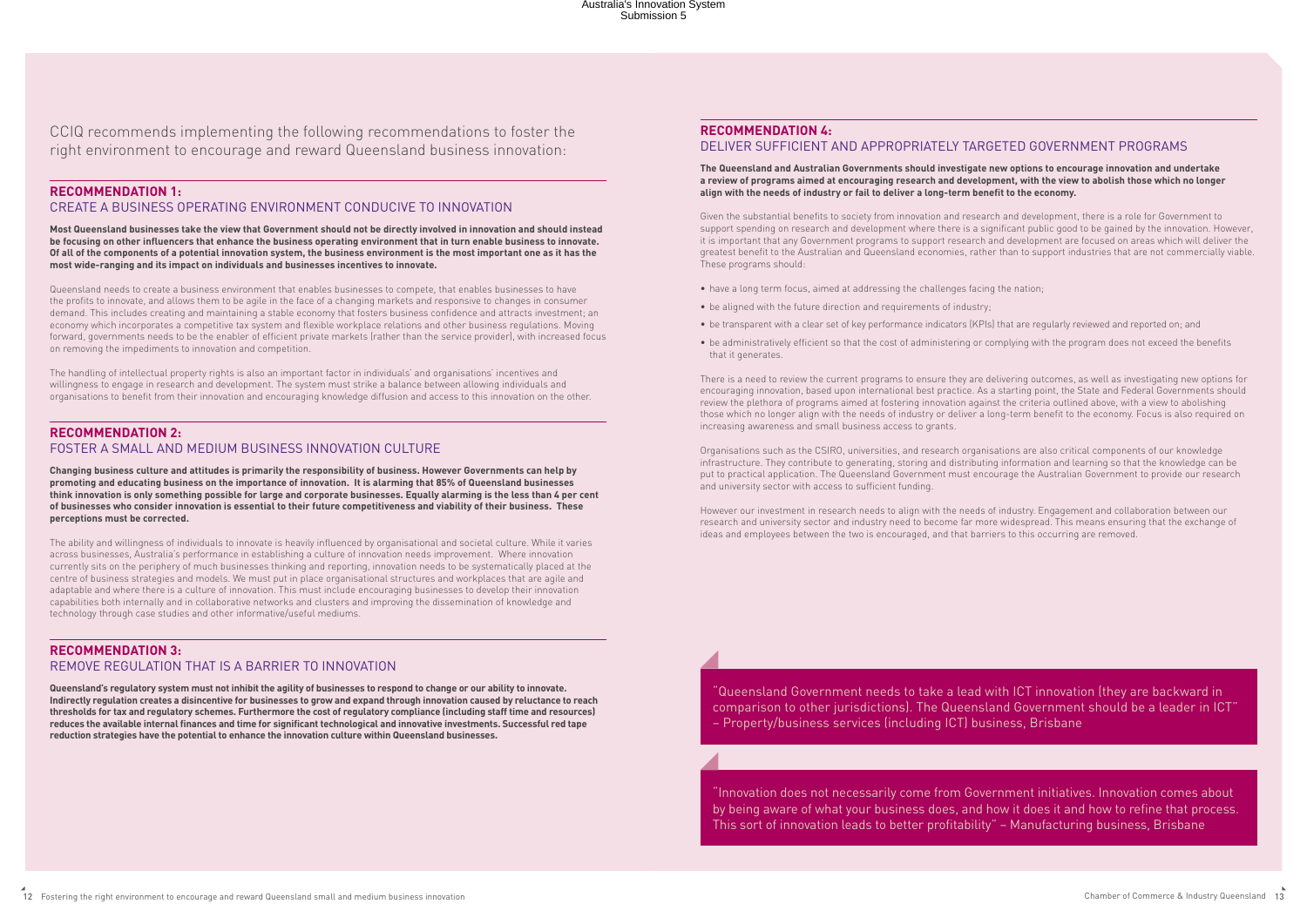## **Recommendation 5:**

Greater collaboration domestically and internationally, with academia and amongst the business community

**One of the key concerns raised by businesses is the lack of awareness, knowledge and understanding of potential innovative practices that could be adopted by their business. Accordingly, an effective innovation system should foster collaboration between individuals, universities, research institutes, countries, industry, government, private organisations with shared interests and complementary skills. Collaboration allows the involved parties to not only share knowledge and resources but also the inherent risk in innovation.** 

CCIQ believes that collaboration between industry and academia is a critical aspect of unlocking future innovations. With Queensland home to some of the best universities worldwide, tapping into this knowledge and expertise to ensure research is driven by commercial imperatives will be essential to our future success. Queensland should be fostering an environment for applied research which is driven mainly by commercial rather than academic or bureaucratic priorities.

Business-led clusters can place complementary organisations and associated institutions in physical proximity with shared infrastructure and resources. Government policy designed to promote clusters of industries should play to Queensland's strengths, and investments should be made with a long-term view as collaborative efforts require trust and time to develop and therefore require continuity.

Furthermore, Queensland businesses must access the benefits of innovations from overseas Even if Queensland proves hugely successful as innovators in future, it will remain the case that the vast majority of the world's new ideas and products will be developed elsewhere. Ensuring that Queenslanders have access to the benefits of those overseas innovations will be even more important for our future welfare than the ideas and products we develop ourselves.

## **Recommendation 6:** Improve workforce capability with innovation skills

**Appropriately skilled workers are also an important element in driving innovation. However, research shows that a lack of suitable skills is hampering innovation at a business level. In this regard, there are significant reforms that must be undertaken by Government to ensure an educated and skilled workforce which will, in turn, help improve innovation at a business. Ultimately, it is individuals who innovate, and they will innovate when they are equipped with the capabilities to innovate and operate in a culture that fosters innovation.** 

We must continue to invest in our people and equip them with technical skills in science, technology, engineering and mathematics (STEM) and ICT as well as soft skills like adaptability, design thinking and creative thinking. This needs to begin early in the education curriculum. We also need to ensure that our managers have the necessary management and leadership skills to drive innovation across work groups and organisations.

The education and training sector needs to reflect these priorities and, particularly when directed towards working professionals, should be targeted at addressing current skill gaps.

The flow of skilled international migration (both temporary and permanent) also contributes positively towards improving our collective human capital and our ability to innovate. It can also be used to address temporary skills shortages which may act as a barrier to innovation.

## **Recommendation 7:** Improve availability of finance

**Innovation requires an investment of money, time and other resources. Particularly for SME innovative activity, improved access to different types of finance at different stages is necessary. An effective innovation system will be one where there** 

## **is sufficient access to capital for innovative activities. Capital can be provided by a range of institutions not just the banks including other lending institutions, venture capital, angel investors, crowd sourcing and/or government grant programs.**

Historically, there has been an over-reliance on either bank loans or government grants. However, since the onset of the global financial crisis (GFC), the major banks have become more risk averse and overly conservative in their business lending. Accordingly, banks have increased their risk margins for business loans and tightened their standards and terms for new loans through lower loan-to-valuation ratios (LVRs), stricter collateral requirements and higher interest coverage requirements. This has resulted in an effective lessening of competition in business lending for innovation.

CCIQ recognises that the banks have a fiduciary responsibility to run their businesses in a manner that minimises risks that in turn delivers a profitable and strong foundation. However Queensland businesses are looking to our lending institutions for genuine vision and offerings that focus on a strong economy through innovation and not just their shareholders. Ultimately financial institutions must have a broader responsibility for economic and innovation development in Australia.

## **Recommendation 8:** Enabling physical infrastructure

# **Infrastructure plays a crucial role in driving business innovation. For businesses to thrive and remain competitive in a**

**global marketplace, it is essential that infrastructure development and addressing current bottlenecks is of top priority. An investment in infrastructure represents an investment in the future prosperity of our country and its businesses through innovation. This must include increased investment in infrastructure in regional areas throughout the state.** 

The competitiveness of Australian businesses and their ability to access world markets is determined to a large extent by their ability to access internationally competitive communications infrastructure. It is commonly recognised that Australia is lagging behind other developed countries in terms of the speed, access to and reliability of broadband services. Many Queensland regions are experiencing internet/broadband coverage concerns which are reducing business' capacity to utilise online and digital technology, subsequently impacting on their ability to compete in an increasingly global marketplace.

Delivering a strong, reliable and affordable communications networks is fundamental to encouraging innovation and improving the ability of all businesses to compete domestically and internationally, which is particularly important for a state with a population as geographically dispersed as Queensland. If our infrastructure is appropriate then our capacity and ability to acquire, internalise and utilise knowledge developed elsewhere will be enhanced. In the digital age, ICT is a key driver for innovation and enterprises need to consider the opportunities for rapid adoption of new technologies like cloud, virtualisation and mobility solutions. We must ensure that our investment in physical infrastructure enhances our ability to innovate and builds our productive capacity. We need to effectively prioritise our investment in physical infrastructure to ensure that we maximise the return on our investment.

## **Recommendation 9:** Government that leads by example

**Queensland businesses are looking towards the Government to lead by example in relation to implementing innovative practices and promoting their benefits and achievements throughout the broader community. This should include government undertaking more trade and investment missions to learn about best practices. Businesses are also seeking enhanced local procurement opportunities from government, further embracing a culture of supporting local businesses and communities.**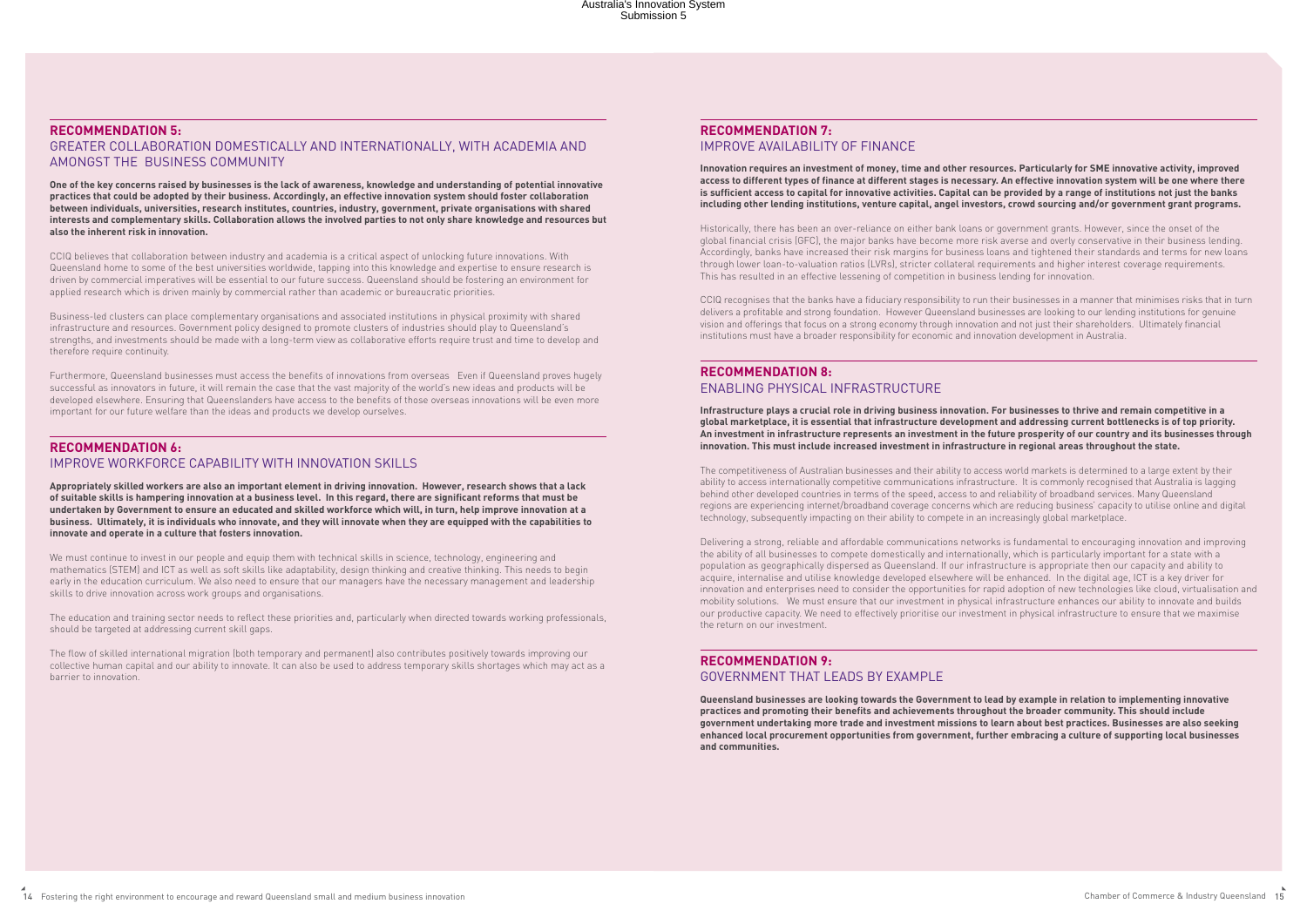## Red Tape Case Studies

These case study examples provide evidence whereby the State's regulatory regime undermines the business case through significantly reducing the financial incentive for embracing innovation:

- A Gold Coast based business provided an example of where local and state government development approvals prevented them installing a new more efficient, low cost and low energy system which was widely used throughout America. The issues being that they were unable to gain approval based on public health, environmental and "ethical" questions which were never actually resolved due to the inability of relevant agencies to collectively come to a decision. Despite investing approximately \$500,000 in the purchase of this equipment, they packed it up and sent it back to the manufacturer.
- A Central Queensland based food business provided an example of where they investigated installing new cleaning and washing equipment and also using environmentally friendly products for cleaning purposes that would significantly reduce the waste/chemical discharges. However they were advised that using this technology would not reduce their compliance requirements to have an ERA and Waste discharge fees/licences, hence the cost of adopting these new technologies was not worth the businesses effort.
- A Central Queensland based business provided an example of how they invested approximately \$100,000 in new "production line/manufacturing" machines and equipment that had amongst the highest international standards for safety/injury prevention (removed all manual handling and lifting, placed quards on all moving parts). However this business was disappointed that this equipment was not "recognised" under WHS regulations/codes of practice hence they were advised that they would still have to implement WHS compliance requirements, training, procedures etc. WorkCover Qld also gave no regard to the equipment in their risk assessment/calculation of premiums.
- A North Queensland business provided a similar example of their installation of innovative manufacturing/production line equipment which provided them no relief from prescriptive WHS compliance requirements or reduction in workers compensation costs. This business provided evidence of a very high level of lost time injury (LTI) which had been reduced to zero for a number of years.
- A North Queensland Tourism business provided an example of where they looked into installing a toilet/sewerage system (which is widely used throughout northern Europe) which did not use any water and completely eliminated waste product. This company worked with authorities from Local Government, Queensland Building Authority and Department of Environment for nearly 12 months trying to resolve issues and gain approval to install this system, but gave up as the approval was constantly bounced around between departments. The key issue was that plumbing and drainage, building, and environmental codes did not recognise this type of technology and therefore the departments had no basis for making their decision

"We need assistance to free up cash flow. No money slows our company from expanding or becoming more innovative" – Construction business, North Queensland

"Reduce the red tape inhibiting adoption of innovative changes" – Personal services business, Far North Queensland

## Conclusion

The role of the Queensland Government should be to improve the incentives for Queensland businesses to undertake productivity-enhancing innovations through removing obstacles to the undertaking of such innovation. There is a significant need to build capacity in Queensland small and medium businesses to normalise innovation as part of everyday business strategy in order to drive vitally needed productivity and competitiveness. CCIQ is keen to play a leadership role to foster a SME innovation culture in collaboration with the State Government.

Innovation must remain a priority of governments, with a state vision and whole of government approach. **This vision must emphasis cooperative and collaborative approaches while also recognising the special needs of small and medium enterprises**. More specifically, CCIQ believes Queensland's innovation policy should have nine key foci –

- Create a business operating environment conducive to innovation
- Foster a small and medium business innovation culture
- Remove regulation that is a barrier to innovation
- Deliver sufficient and appropriately targeted government programs
- Greater collaboration domestically and internationally, with academia and amongst the business community
- Improve workforce capability with innovation skills
- Improve availability of finance
- Enabling physical infrastructure
- Government that leads by example

A systematic and coordinated innovation policy which identifies and advances the appropriate roles of the private and public sectors would represent a major contribution to Queensland's economic future.

"We are using cloud technology for our software. We can log in when away, help relief managers, check on things with our iphones and have the same confidence as a large organisation to keep us online, make back-ups and have our products constantly improved by the service provider" – Accommodation, Cafes and Restaurants business, Central Queensland

"Governments need to cut red tape and compliance costs and allow us more time to focus on our business" – Transport and storage business, Brisbane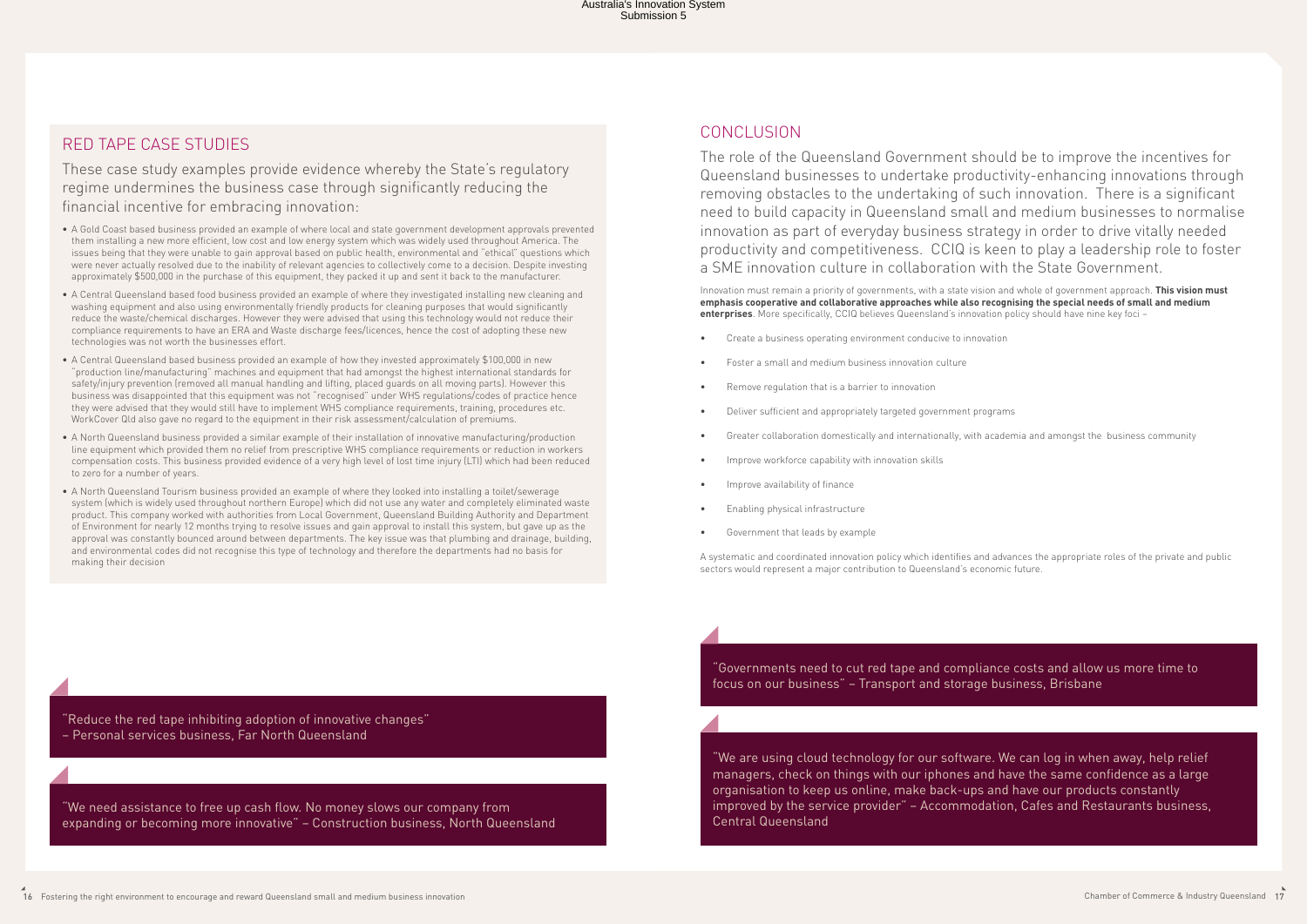To find out more about becoming a member of CCIQ, visit **www.cciq.com.au/join** or call **1300 731 988**.

## About CCIQ

For almost 150 years, we've been taking care of business in Queensland.

## WE LISTEN TO YOU, AND THEN WE SPEAK.

Through influence and persistence, we are a loud and clear voice for Queensland business to the media and every political party.

#### WE WORK HARD FOR YOU.

We comprehensively protect our members by providing members-only hotlines on OHS , workers' compensation and employee relations, as well as expert legal services.

We keep our members up to date by sharing real business intelligence and research.

#### WE NETWORK SO YOU CAN GROW.

Business is the engine of our nation's economy, and we are tireless in our efforts to ensure governments at all levels create the best possible conditions for your business to succeed.

#### WE MAKE YOU MORE COMPETITIVE.

Through industry-certified training, we skill your workforce and enhance your business performance.

#### WE KEEP YOU SAFE.

Use your exclusive access to our quarterly Pulse research into Queensland business sentiment to set future plans with confidence

#### **KNOWLEDGE**

#### We share what we know.

We create business networks and commercial partnerships so you can leverage your membership into opportunities for your business to reduce costs and grow

## Become a member of CCIQ

It doesn't matter whether you're a new business or at the big end of town. Either way, your membership buys you the knowledge, protection and power that come from belonging to

## Queensland's leading business body.

Your membership with CCIQ comes with exclusive benefits

## **PROTECTION**

Your membership buys you instant, over-the-phone support from our Employer Assistance Line.\*

## **NEWS**

Inform, our monthly member magazine, will be delivered to your inbox.

#### **RESEARCH**

You'll receive free access to our regular webinars, seminars and policy reports.

## **NETWORKS**

Events, held frequently throughout the state, are ideal opportunities to build your networks.

## **MYCCIQ**

Your membership gives you access to our special member portal, where you can search our extensive resources, manage your account and book training and events.

## Offers and trials

As a member, you're offered free product trials and heavily discounted partner offers.

#### **PROMOTION**

We list participating members in our exclusive CCIQ Member Directory.

\* Not available to Opportunity members.

"Need to improve access to finance for new ventures. We now employ more than 200 staff after 4 years, but could not get any financial help from the banks" – Mining business, Brisbane

"Governments should assist early stage innovative Queensland companies to raise funding and network with other organisations that can assist with growth and innovation" – Manufacturing, Brisbane

## **NOTES**